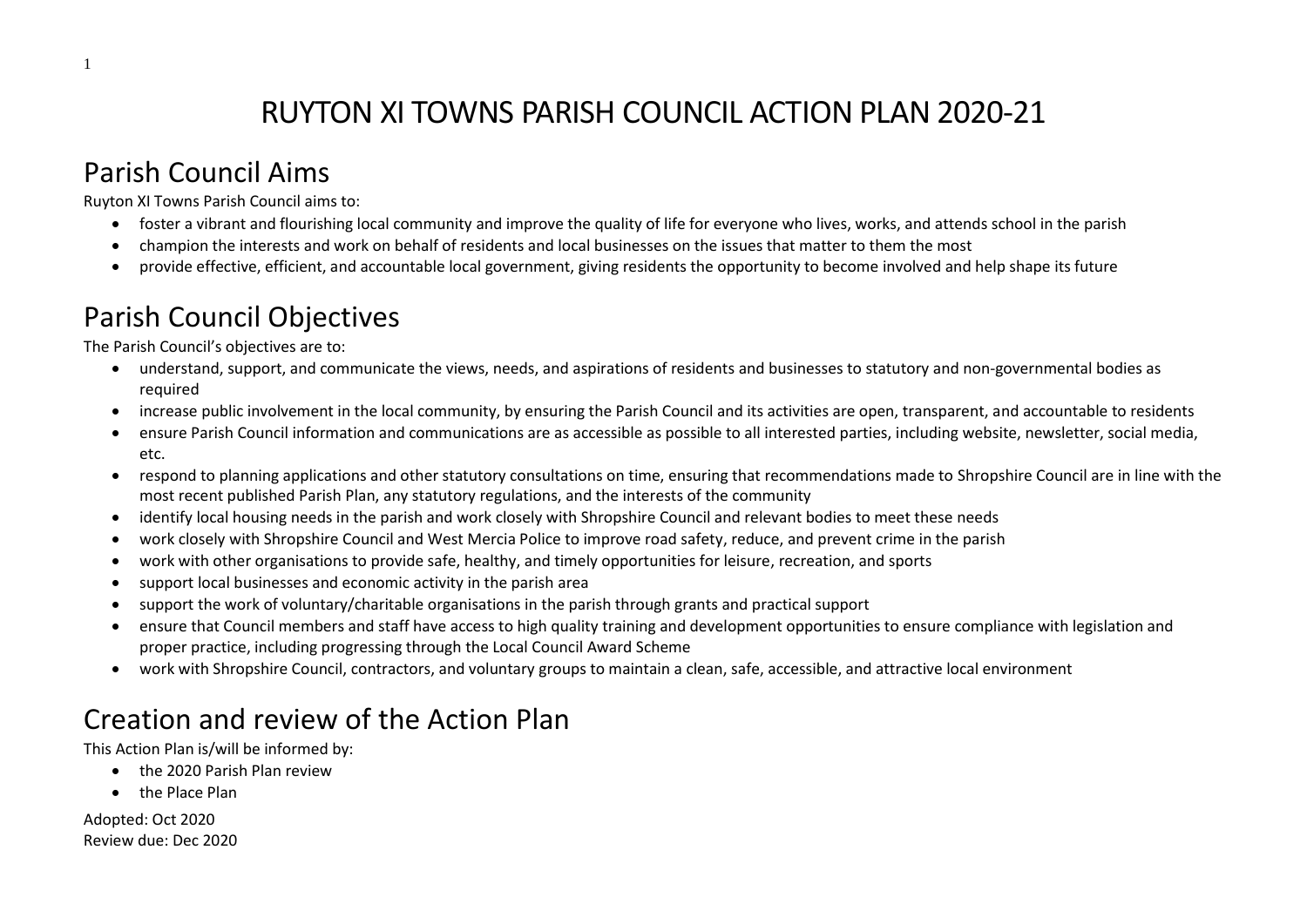- 2
- Community representation at Council and Parish meetings
- Community engagement on Social Media

This action plan is a 'live' document and is reviewed and updated on a regular basis (at least quarterly), enabling the council to track and monitor progress against objectives and timescales. The document is published on the Parish Council website so that residents can give feedback, as well as make suggestions for future Council activity.

#### **Contents**

This action plan will cover the following matters of parish council activity/interest with a separate table for each matter:

- 1. [Communication](#page-1-0)
- 2. [Roads and transport](#page-3-0)
- 3. [Planning](#page-4-0)
- 4. [Leisure and Community](#page-6-0)
- 5. Crime [and policing matters](#page-8-0)
- 6. [Village Maintenance](#page-8-1)
- 7. [Council governance](#page-10-0)

Key: S = Short term (12 months), M = Medium term (1-2 years), L = Long term (3-5 years), O = Ongoing

#### 1. Communication

<span id="page-1-0"></span>

| Matter  | Timescales | Objectives                   | Action                            | <b>Funding source</b> | Update on progress      | Date         |
|---------|------------|------------------------------|-----------------------------------|-----------------------|-------------------------|--------------|
|         |            |                              |                                   |                       |                         | completed    |
| Parish  | S and O    | Ensure compliance with       | 1. Ensure website is kept up to   | Precept (part of      | PC has Accessibility    | Annual       |
| Council |            | <b>Transparency Code and</b> | date in accordance with           | clerk's duties)       | Statement already.      | Transparency |
| website |            | <b>Website Accessibility</b> | Transparency Code and Website     |                       | All published           | Code docs    |
|         |            | Regulations in order to      | Accessibility requirements.       |                       | agendas, minutes,       | published    |
|         |            | empower residents and        | 2. Ensure published docs are in   |                       | and policies will be in | June 2020.   |
|         |            | increase democratic          | accessible format where possible. |                       | an accessible format    |              |
|         |            | accountability               |                                   |                       | (where possible)        |              |
|         |            |                              |                                   |                       | moving forwards.        |              |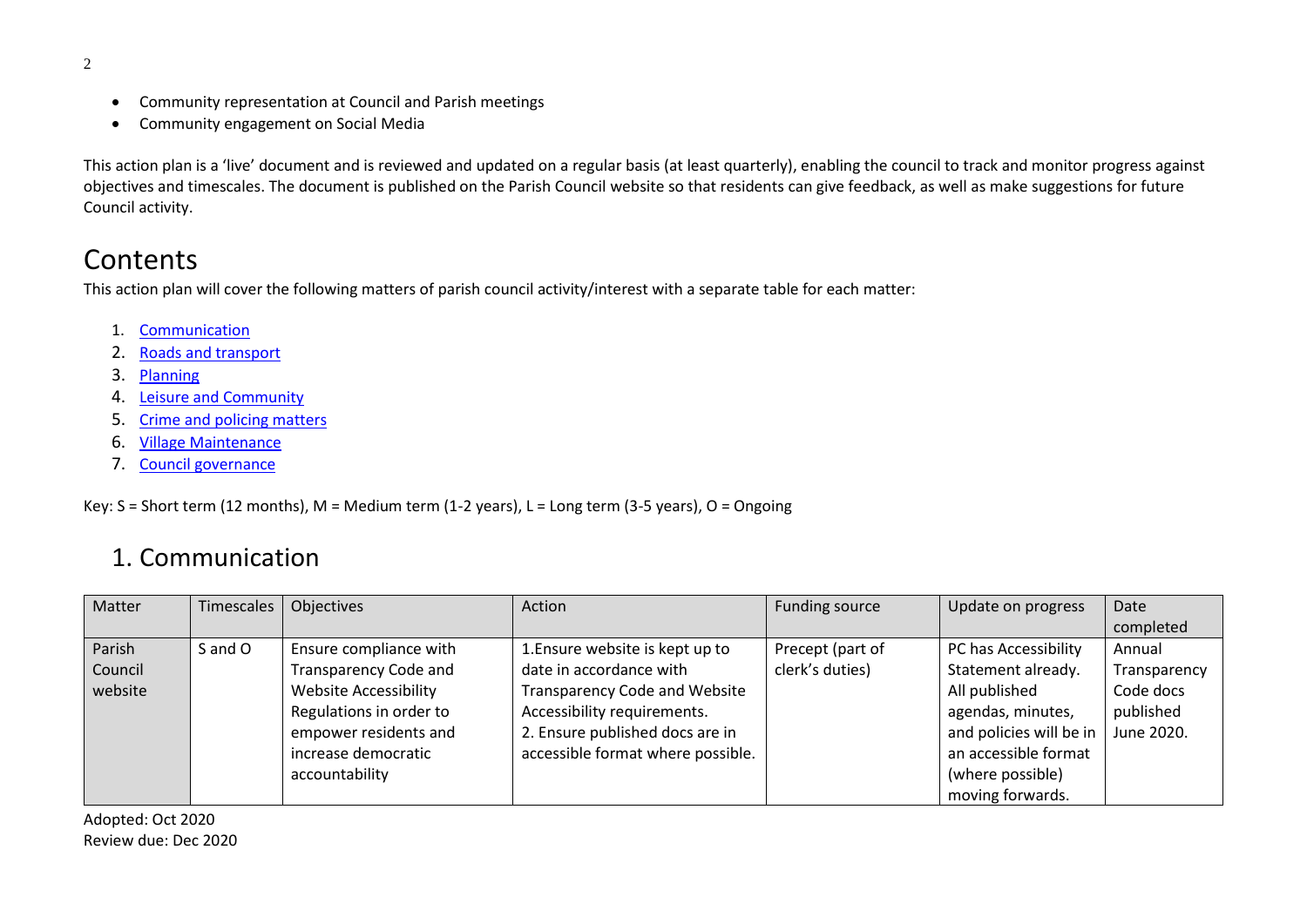| Matter                       | Timescales   | Objectives                                                                                                                | Action                                                                                                                                                                                                       | <b>Funding source</b>                                                          | Update on progress                                                                                                                                                                                                                                                                                                                                                      | Date                                       |
|------------------------------|--------------|---------------------------------------------------------------------------------------------------------------------------|--------------------------------------------------------------------------------------------------------------------------------------------------------------------------------------------------------------|--------------------------------------------------------------------------------|-------------------------------------------------------------------------------------------------------------------------------------------------------------------------------------------------------------------------------------------------------------------------------------------------------------------------------------------------------------------------|--------------------------------------------|
|                              |              |                                                                                                                           |                                                                                                                                                                                                              |                                                                                |                                                                                                                                                                                                                                                                                                                                                                         | completed                                  |
| Parish<br>Council<br>website | $\mathsf{O}$ | Improve communication,<br>maximise engagement, and<br>stimulate community spirit                                          | Keep website up to date with<br>activities and relevant<br>information affecting the local<br>community                                                                                                      | Precept (part of<br>clerk's duties)                                            | Ongoing                                                                                                                                                                                                                                                                                                                                                                 |                                            |
| Newsletter                   | $\mathsf O$  | Improve communication,<br>maximise engagement, and<br>stimulate community spirit                                          | 1. Provide regular, relevant<br>updates throughout the year on<br>parish matters and Council<br>activities.<br>2. Share meeting agendas and<br>Parish Council updates with local<br>mailing list distributor | Precept (part of<br>clerk's duties)                                            | Ongoing                                                                                                                                                                                                                                                                                                                                                                 |                                            |
| Community<br>Engagement      | $\mathsf{O}$ | Improve communication,<br>maximise engagement, and<br>stimulate community spirit                                          | 1. Council to approve revised<br>Community Engagement Policy.<br>2. Follow actions in the updated<br><b>Community Engagement Policy</b>                                                                      | Possible budget<br>implications e.g. room<br>hire, consultation<br>costs, etc. | Ongoing                                                                                                                                                                                                                                                                                                                                                                 | Council<br>approved<br>policy Sept<br>2020 |
| Notice<br>boards             | S to M       | Improve communication,<br>maximise engagement, and<br>stimulate community spirit,<br>especially for non-internet<br>users | 1. Purchase and install new<br>noticeboard by entrance to Birch<br>Grove.<br>2. Councillors to publish agendas<br>and other Parish Council notices<br>on PC-owned notice boards.                             | £3000 allocated to<br>Contingency budget in<br>2020-21                         | 1. Supplier (Snap<br>Frames) and model<br>(PMNBS) has been<br>agreed by council<br>(£349 plus VAT).<br>Location agreed with<br>SC and Shropshire<br>Towns & Rural<br>Housing (grass verge<br>adjacent to no.38<br>Birch Grove, on<br>junction with Little<br>Ness Road). SC will<br>pay for installation<br>through their<br>contractors. Clerk<br>was waiting to place |                                            |

Review due: Dec 2020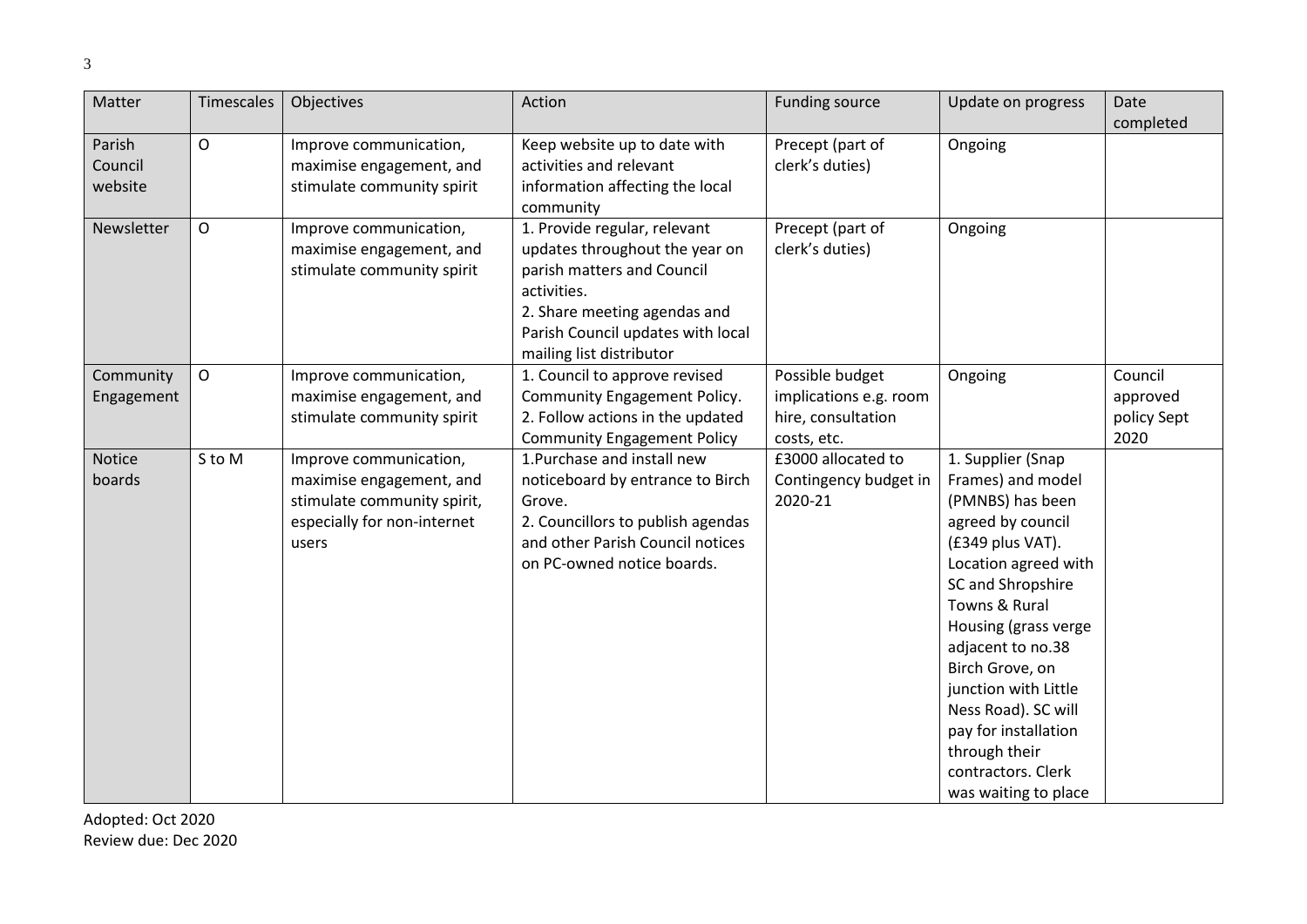| Matter | Timescales | <b>Objectives</b> | Action | Funding source | Update on progress    | Date      |
|--------|------------|-------------------|--------|----------------|-----------------------|-----------|
|        |            |                   |        |                |                       | completed |
|        |            |                   |        |                | order due to COVID-   |           |
|        |            |                   |        |                | 19, to pick up again. |           |

### 2. Roads and transport

<span id="page-3-0"></span>

| Matter        | <b>Timescales</b> | Objectives                   | Action                             | Funding source           | Update on progress        | Date      |
|---------------|-------------------|------------------------------|------------------------------------|--------------------------|---------------------------|-----------|
|               |                   |                              |                                    |                          |                           | completed |
| Vehicle       | O and S           | Reduce speeding and          | 1. Support and work with Safer     | £5000 budgeted to        | 1.SRG reports on          |           |
| activated     |                   | encourage compliance to the  | Roads Group (SRG) volunteers to    | Safer Roads Group in     | collected speed data on   |           |
| speed (VAS)   |                   | official speed limits in the | monitor and maintain existing      | 2020-21 and £4000 set    | regular basis, and        |           |
| devices       |                   | village (30mph, and 20mph    | VAS devices.                       | aside in Earmarked       | volunteers swap           |           |
|               |                   | on Church street), and the   | 2. Investigate adding solar panels | reserves for SRG.        | batteries on VAS signs as |           |
|               |                   | wider parish                 | to existing VAS signs to reduce    |                          | needed.                   |           |
|               |                   |                              | reliance on charging batteries.    |                          |                           |           |
| Other traffic | M to L            | Reduce speeding and          | 1. Work with SRG to investigate    | £5000 budgeted to        |                           |           |
| calming       |                   | encourage compliance to the  | and arrange further traffic        | Safer Roads Group in     |                           |           |
| measures      |                   | official speed limits in the | calming measures throughout        | 2020-21 and £4000 set    |                           |           |
|               |                   | village and wider parish     | village, e.g. build-outs, road     | aside in Earmarked       |                           |           |
|               |                   |                              | markings, additional VAS signs,    | reserves for SRG.        |                           |           |
|               |                   |                              | etc.                               | Possible funding from    |                           |           |
|               |                   |                              | 2. SRG to put together application | West Mercia Police.      |                           |           |
|               |                   |                              | for West Mercia Police funding.    |                          |                           |           |
| Community     | O                 | Reduce speeding and          | Arrange speed data collection      | West Mercia Police,      |                           |           |
| Speed Watch   |                   | encourage compliance to the  | within village through Community   | Precept (clerk's duties) |                           |           |
|               |                   | speed limit                  | Speed Watch group with WM          |                          |                           |           |
|               |                   |                              | Police                             |                          |                           |           |
| Road          | O                 | Improve the condition and    | Council to encourage residents to  | Shropshire Highways,     | SC planned drainage       | Ongoing   |
| condition     |                   | safety of highways through   | report potholes, road surface      | Precept (part of clerk's | repairs scheduled for     |           |
|               |                   | the parish                   | concerns, surface flooding etc. to | duties)                  | Little Ness Road mid-     |           |
|               |                   |                              | Shropshire Highways.               |                          | Oct.                      |           |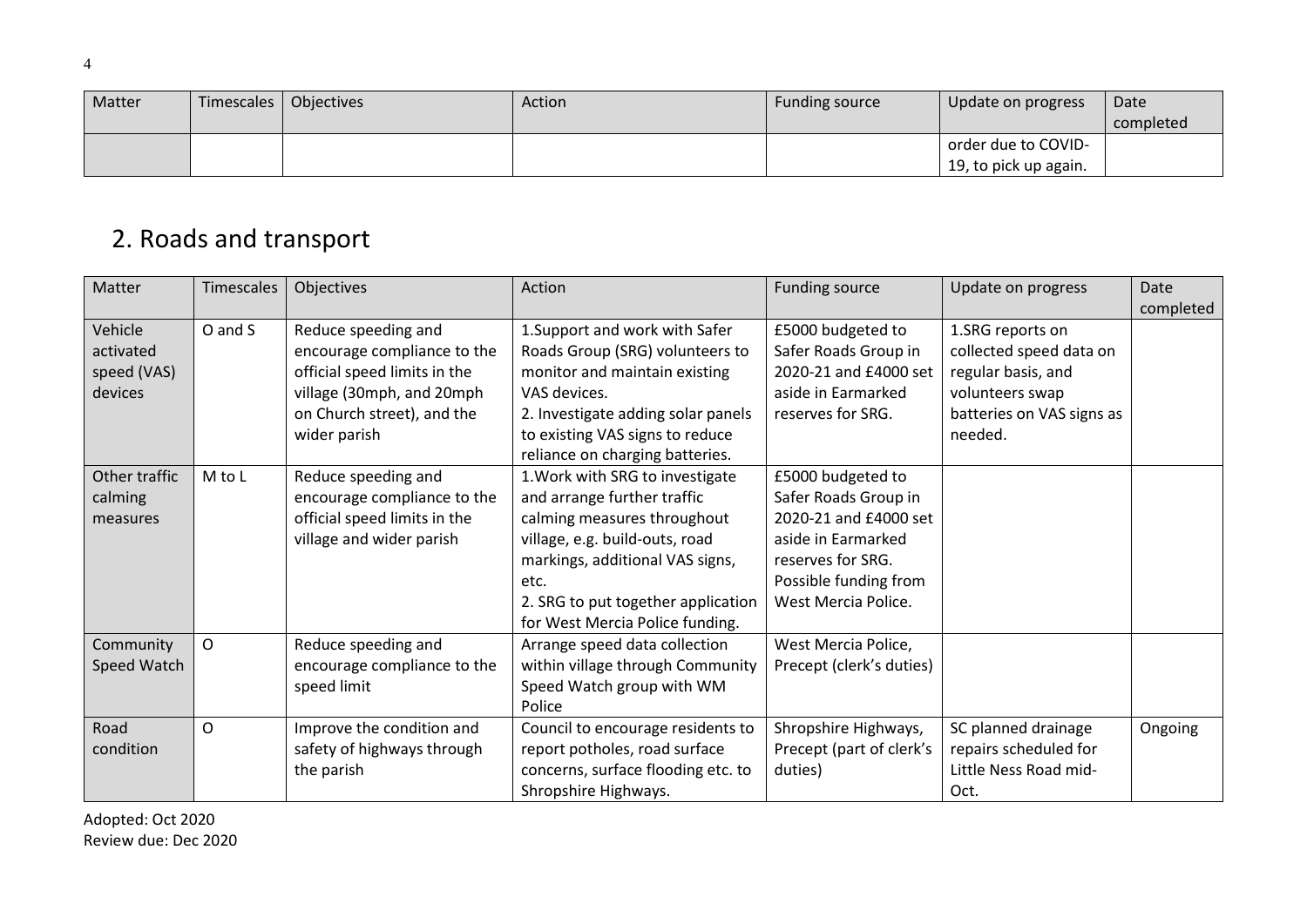|                    |         |                                                        | Council/clerk to liaise with SC<br>Highways re. dangerous/urgent/<br>persistent road<br>condition/flooding issues.              |                                     |                                                                                                                                                                                   |                  |
|--------------------|---------|--------------------------------------------------------|---------------------------------------------------------------------------------------------------------------------------------|-------------------------------------|-----------------------------------------------------------------------------------------------------------------------------------------------------------------------------------|------------------|
| Transport<br>links | S and O | Maintain public transport<br>links to and from village | 1. Respond to public transport<br>consultations.<br>2. Liaise with Arriva and SC re.<br>roadworks impacting transport<br>links. | Precept (part of clerk's<br>duties) | 1. As needed<br>2. Arranged for Open<br>Reach to fund<br>replacement shuttle bus<br>service to and from<br>Oswestry during Church<br>Street road closures in<br>June - July 2020. | <b>July 2020</b> |

### 3. Planning

<span id="page-4-0"></span>

| Matter                          | <b>Timescales</b> | Objectives                                                              | Action                                                                                                                                                                                                                                                                                                                           | <b>Funding source</b>               | Update on progress  | Date      |
|---------------------------------|-------------------|-------------------------------------------------------------------------|----------------------------------------------------------------------------------------------------------------------------------------------------------------------------------------------------------------------------------------------------------------------------------------------------------------------------------|-------------------------------------|---------------------|-----------|
|                                 |                   |                                                                         |                                                                                                                                                                                                                                                                                                                                  |                                     |                     | completed |
| <b>Planning</b><br>applications | O and S           | Continue to respond to<br>planning applications<br>affecting the parish | 1. Follow Council Scheme of<br>Delegation for applications as<br>needed to respond to<br>applications in between<br>meetings.<br>2. Submit well-considered and<br>timely responses to applications<br>to Planning Portal, bearing in<br>mind material considerations and<br>existing regional and national<br>planning policies. | Precept (part of clerk's<br>duties) | 1.As needed         | Ongoing   |
| Yardley                         | S                 | Continue to respond to                                                  | 1. Council to discuss issues                                                                                                                                                                                                                                                                                                     | Precept (part of clerk's            | Application has now |           |
| planning                        |                   | planning applications                                                   | through Yardley Liaison Group                                                                                                                                                                                                                                                                                                    | duties)                             | been withdrawn      |           |
| application                     |                   | affecting the parish.                                                   | and suggest/find solutions for<br>concerns raised.                                                                                                                                                                                                                                                                               |                                     | (26.09.2020)        |           |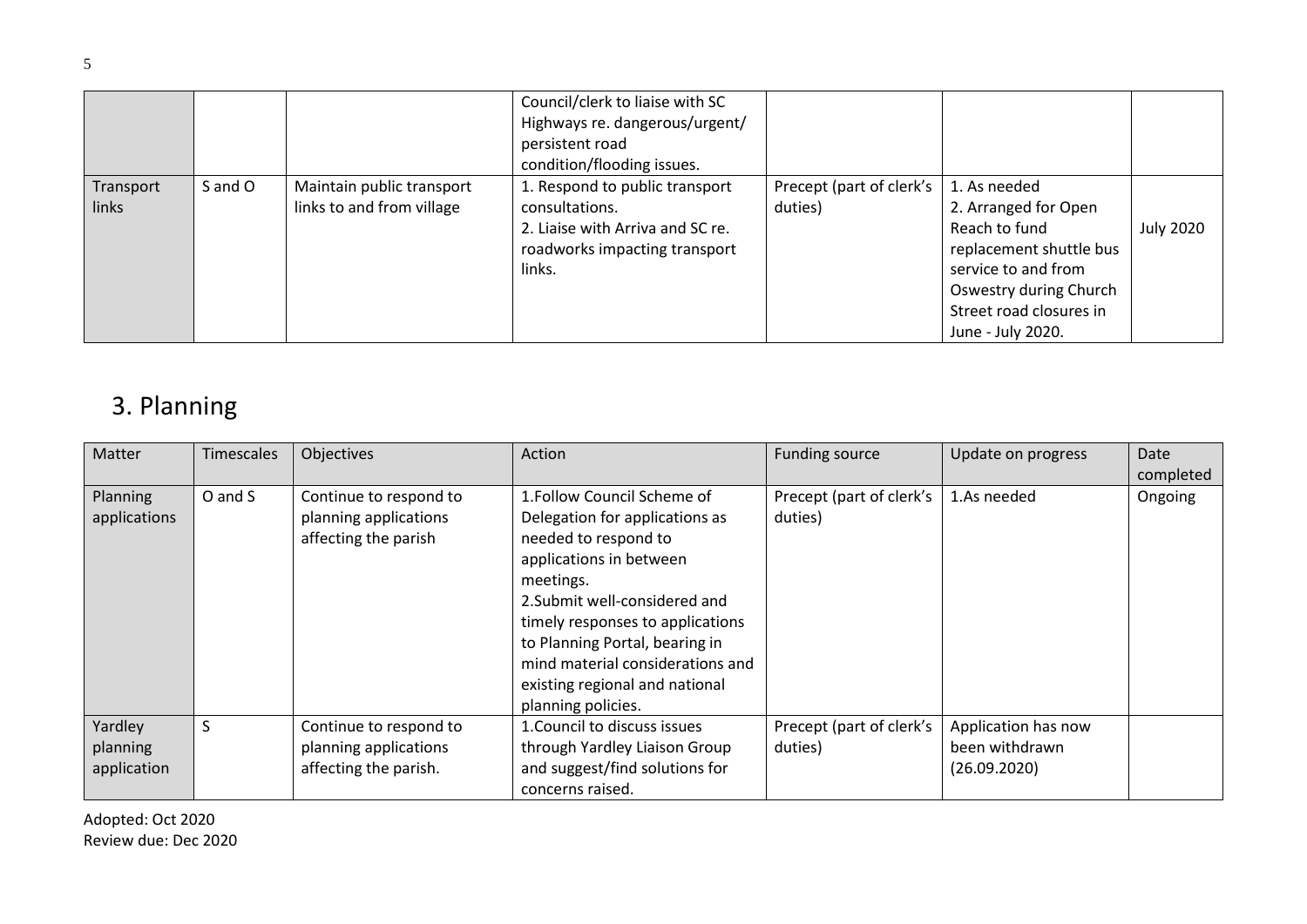| Matter       | Timescales | Objectives                   | Action                              | <b>Funding source</b>         | Update on progress        | Date      |
|--------------|------------|------------------------------|-------------------------------------|-------------------------------|---------------------------|-----------|
|              |            |                              |                                     |                               |                           | completed |
|              |            |                              | 2. Council to continue to listen to |                               |                           |           |
|              |            |                              | community feedback through          |                               |                           |           |
|              |            |                              | Planning Portal, PC meetings,       |                               |                           |           |
|              |            |                              | correspondence, and drop-in         |                               |                           |           |
|              |            |                              | session before discussing and       |                               |                           |           |
|              |            |                              | agreeing formal response to         |                               |                           |           |
|              |            |                              | application.                        |                               |                           |           |
| Local Plan   | S          | Respond to statutory         | 1. Publicise latest consultation    | Precept (part of clerk's      | Clerk has drafted         |           |
| Review       |            | consultations on time and in | stage on PC website and             | duties)                       | response to submit to     |           |
| consultation |            | line with the most recent    | encourage community                 |                               | SC.                       |           |
|              |            | published Parish Plan and    | involvement with consultation       |                               |                           |           |
|              |            | interests of the community   | process.                            |                               |                           |           |
|              |            |                              | 2. Council to consider latest pre-  |                               |                           |           |
|              |            |                              | submission draft Local Plan and     |                               |                           |           |
|              |            |                              | any feedback from community         |                               |                           |           |
|              |            |                              | before agreeing formal response.    |                               |                           |           |
| Neighbourho  | M to L     | Give community stronger      | Encourage community                 | Locality funding              | Cllr Shearan leads,       |           |
| od/ Parish   |            | voice and input into future  | involvement and set up steering     | available for NP,             | steering group has been   |           |
| Plan         |            | planning decisions affecting | group to investigate whether to     | £1000 set aside in            | set up, but feeling was   |           |
|              |            | Ruyton XI Towns.             | prepare NP or not.                  | Earmarked reserves            | that cons outweigh pros   |           |
|              |            |                              |                                     | for NP (could also be         | of preparing a NP.        |           |
|              |            |                              |                                     | used towards Parish           | Steering group will look  |           |
|              |            |                              |                                     | Plan review)                  | at potentially reviewing  |           |
|              |            |                              |                                     |                               | last Parish Plan instead. |           |
| Housing      | M to L     | Identify local housing needs | 1. Make use of existing Housing     | <b>Budgetary implications</b> | Right Home, Right Place   |           |
| needs        |            | in Ruyton XI Towns           | Needs survey results as evidence    | to be identified.             | (Shropshire Council)      |           |
|              |            |                              | in Parish Council responses to      |                               | housing needs survey      |           |
|              |            |                              | planning applications and/or        |                               | completed 2019. Clerk     |           |
|              |            |                              | Local Plan Review consultations.    |                               | has contacted RHRP        |           |
|              |            |                              |                                     |                               | team to check how         |           |
|              |            |                              |                                     |                               | often surveys ought to    |           |
|              |            |                              |                                     |                               | be done to be current.    |           |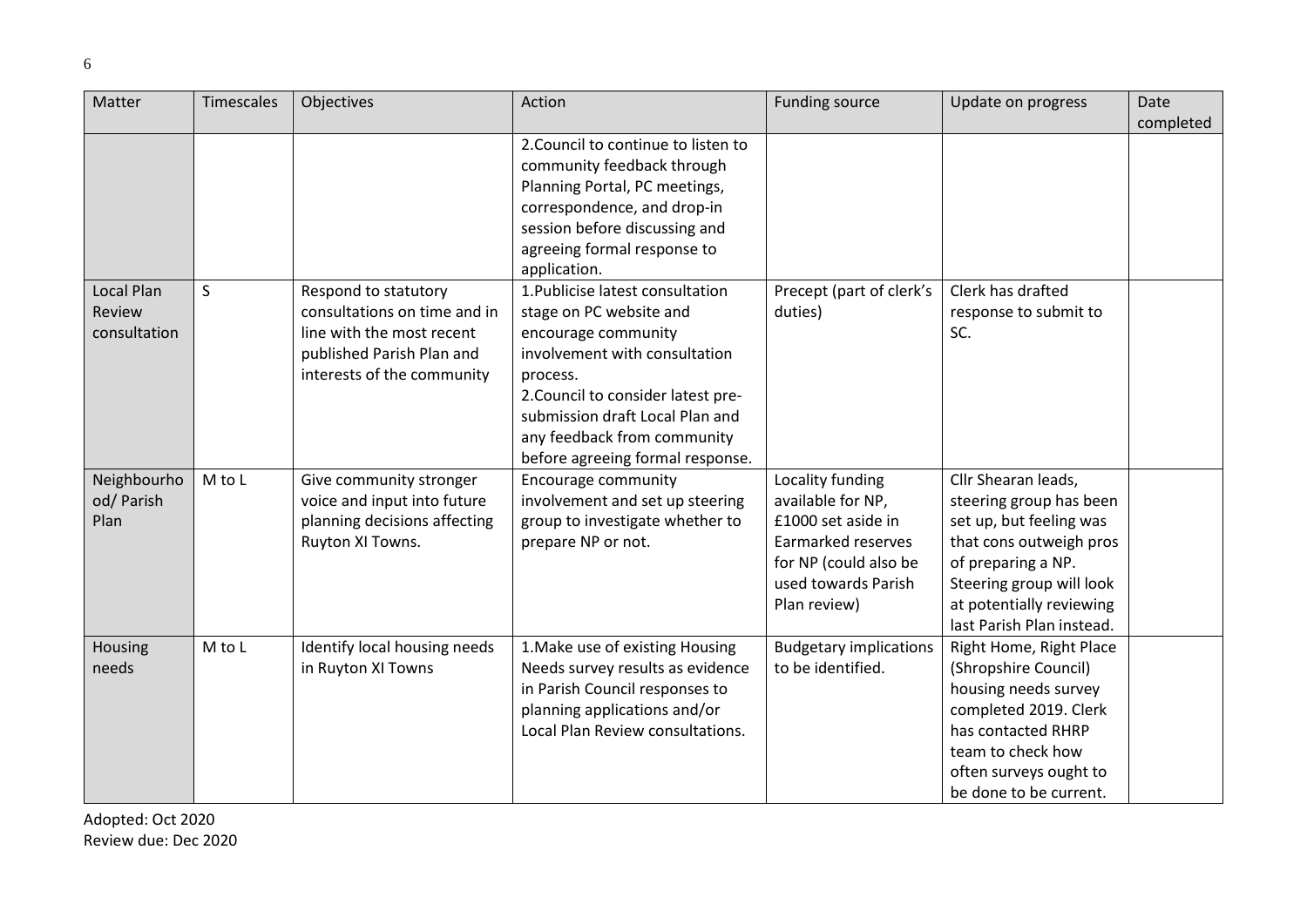## 4. Leisure and Community

<span id="page-6-0"></span>

| Matter                         | <b>Timescales</b> | Objectives                                                                                                           | Action                                                                                                                                   | <b>Funding source</b>                                                                  | Update on progress                                                                                                                                                                                                                                                                                                                                                            | Date<br>completed |
|--------------------------------|-------------------|----------------------------------------------------------------------------------------------------------------------|------------------------------------------------------------------------------------------------------------------------------------------|----------------------------------------------------------------------------------------|-------------------------------------------------------------------------------------------------------------------------------------------------------------------------------------------------------------------------------------------------------------------------------------------------------------------------------------------------------------------------------|-------------------|
| Grants                         | S and O           | Support voluntary<br>organisations working in the<br>parish                                                          | 1. Promote Parish Council Grants<br>Awarding scheme to encourage<br>interest<br>2. Encourage collaborative<br>working with organisations | £400 budgeted for<br>local grants, and £500<br>budgeted for youth<br>grants in 2020-21 | Grant of £300 approved<br>for Great Ness & Little<br>Ness youth club for<br>2020-21, waiting to hear<br>back from GN&LN PC as<br>costs may be reduced<br>due to covid-19. All<br>grant applications are<br>considered annually at<br><b>February Council</b><br>meeting.<br>Parish Council covers<br>bills for a Coronavirus<br>helpline to support local<br>volunteer group. |                   |
| Support<br><b>Village Hall</b> | $\mathsf{O}$      | Support voluntary<br>organisations working in the<br>parish.<br>Foster a vibrant and<br>flourishing local community. | Council to consider ways to<br>support VH.                                                                                               | <b>TBC</b>                                                                             |                                                                                                                                                                                                                                                                                                                                                                               |                   |
| Support local<br>schools       | $\mathsf{O}$      | Foster a vibrant and<br>flourishing local community?                                                                 | Council to consider ways to<br>support school.                                                                                           | <b>TBC</b>                                                                             |                                                                                                                                                                                                                                                                                                                                                                               |                   |
| Events                         | 0                 | Foster a vibrant and<br>flourishing local community                                                                  | Support, promote, and have a<br>presence at community events<br>such as Armistice Day<br>Commemorations, AmDram                          | Possible budgetary<br>implications to be<br>identified                                 | Council to discuss<br>Remembrance Day at<br>Oct meeting.                                                                                                                                                                                                                                                                                                                      |                   |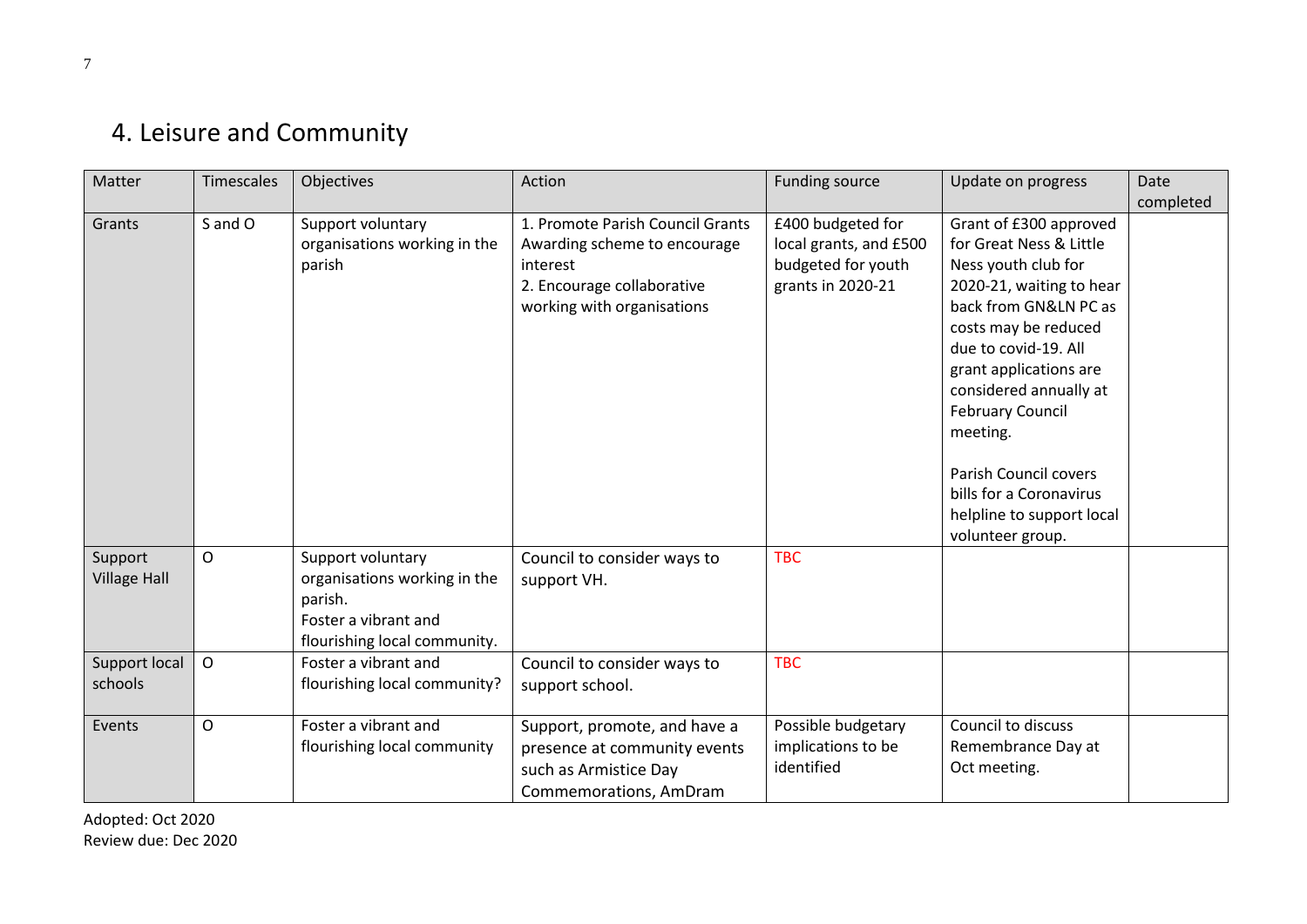| Matter        | <b>Timescales</b> | Objectives                   | Action                              | Funding source                | Update on progress          | Date      |
|---------------|-------------------|------------------------------|-------------------------------------|-------------------------------|-----------------------------|-----------|
|               |                   |                              |                                     |                               |                             | completed |
|               |                   |                              | Christmas Panto, Village quiz       |                               |                             |           |
|               |                   |                              | nights etc.                         |                               |                             |           |
| Recreational  | S and O           | Provide safe, healthy, and   | 1. Report H&S and other concerns    | Shropshire Council            |                             |           |
| areas         |                   | timely opportunities for     | to SC who manage play areas.        | responsible for all play      |                             |           |
|               |                   | leisure, recreation, and     | 2. Make suggestions for             | area management in            |                             |           |
|               |                   | sports                       | improvements to play areas.         | parish. No PC                 |                             |           |
|               |                   |                              |                                     | budgetary implications        |                             |           |
|               |                   |                              |                                     | at present.                   |                             |           |
| Green spaces  | S to M            | Maintain clean, safe, and    | 1. Liaise with SC and local         | Seeds donated FOC by          | Council reps and vols to    |           |
|               |                   | attractive local environment | volunteers to arrange wildflower    | chairman. Possible            | meet Nick Williams          |           |
|               |                   |                              | seed sowing across QEII Field site. | financial support from        | from SC to discuss plans    |           |
|               |                   |                              | 2. Tree planting project in QEII    | SC. Grants from               | and support.                |           |
|               |                   |                              | field and more trees in the         | Woodland Trust.               | Cllr Lister has             |           |
|               |                   |                              | Spinney.                            | Other budgetary               | successfully applied for    |           |
|               |                   |                              |                                     | implications to be            | funding from Woodland       |           |
|               |                   |                              |                                     | identified.                   | Trust for trees.            |           |
| Defibrillator | S and O           | Support continued provision  | Raise awareness of AED in parish.   | AED is owned and              | Clerk has a contact with    |           |
| (AED)         |                   | of AED in parish             | Organise CPRD training for local    | managed by St John's          | Heartstart who can          |           |
|               |                   |                              | community.                          | school. Parish Council        | arrange community           |           |
|               |                   |                              |                                     | budgets £150 for              | training, but this is on    |           |
|               |                   |                              |                                     | 2020-21 to support            | hold due to Covid-19.       |           |
|               |                   |                              |                                     | running costs etc.            |                             |           |
|               |                   |                              |                                     | Possible donation to          |                             |           |
|               |                   |                              |                                     | BHF for CPRD training.        |                             |           |
| The Cliffe    | M and O           | Provide safe, healthy, and   | 1. Work together with SC and user   | <b>Budgetary implications</b> | Council and SC OTP to       |           |
|               |                   | timely opportunities for     | groups to tackle safety concerns    | to be identified.             | monitor - problems          |           |
|               |                   | leisure, recreation, and     | and user group conflict.            |                               | seem to have subsided.      |           |
|               |                   | sports                       |                                     |                               |                             |           |
|               |                   |                              | 2. Look into secure bike racks.     |                               | Some SC sites have bike     |           |
|               |                   |                              |                                     |                               | fixing (Oswestry hill fort, |           |
|               |                   |                              |                                     |                               | The Mere), but not used     |           |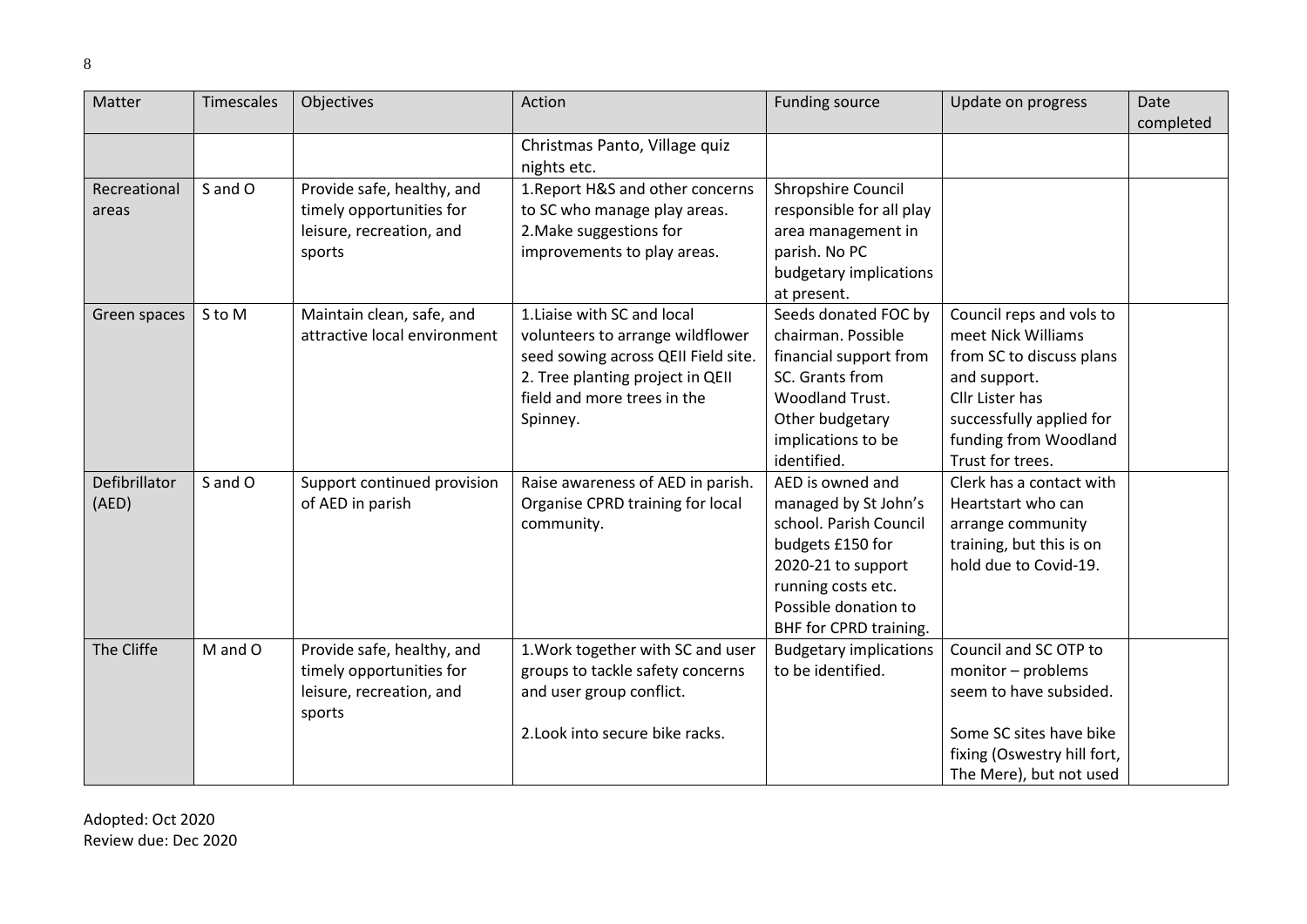| Matter | Timescales | Objectives | Action | Funding source | Update on progress                              | Date<br>completed |
|--------|------------|------------|--------|----------------|-------------------------------------------------|-------------------|
|        |            |            |        |                | very much. Bikes still<br>left at owner's risk. |                   |

## 5. Crime and policing

<span id="page-8-0"></span>

| Matter                                               | <b>Timescales</b> | Objectives                                                                           | Action                                                                                                                                   | Funding source                                                                                                                               | Update on progress                                                                                                                                                                       | Date      |
|------------------------------------------------------|-------------------|--------------------------------------------------------------------------------------|------------------------------------------------------------------------------------------------------------------------------------------|----------------------------------------------------------------------------------------------------------------------------------------------|------------------------------------------------------------------------------------------------------------------------------------------------------------------------------------------|-----------|
|                                                      |                   |                                                                                      |                                                                                                                                          |                                                                                                                                              |                                                                                                                                                                                          | completed |
| SmartWater<br>(Rural<br>business/farm<br>burglaries) | S to M            | Work closely with West<br>Mercia Police to reduce and<br>prevent crime in the parish | Liaise with WM Police (Estelle<br>Stock and Graham Donaldson) to<br>provide residential and<br>farm/business SmartWater kits.            | Precept (part of clerk's<br>duties). Kits already<br>paid for from 2019-20<br>budget and received.<br>Possible funding from<br>WM Police for | Councillors to discuss<br>remote registration<br>procedures outside of<br>meetings. SG and clerk<br>to liaise with GD re.<br>funding bids for                                            |           |
|                                                      |                   |                                                                                      |                                                                                                                                          | Farm/business kits.                                                                                                                          | business/farm packs.                                                                                                                                                                     |           |
| Police reports                                       | 0                 | Work closely with West<br>Mercia Police to reduce and<br>prevent crime in the parish | Receive monthly reports from<br>Oswestry Safer Neighbourhood<br>Team and discuss policing<br>matters at each Parish Council<br>meetings. | Precept (part of clerk's<br>duties)                                                                                                          | Clerk has asked police<br>for more detail in<br>reports and for these to<br>be shared 1 or 2 weeks<br>before council meeting<br>so there is time to<br>discuss incidents with<br>police. |           |

## 6. Village maintenance

<span id="page-8-1"></span>

| <b>Matter</b> | Timescales | <b>Objectives</b>                            | Action                                                        | <b>Funding source</b>             | Update on progress                             | Date<br>completed |
|---------------|------------|----------------------------------------------|---------------------------------------------------------------|-----------------------------------|------------------------------------------------|-------------------|
| Streetlights  |            | Maintain clean and safe<br>local environment | 1. Appoint contractor for ongoing<br>streetlight maintenance. | £1500 budgeted for<br>streetlight | Highline appointed as<br>contractor Sept 2020. |                   |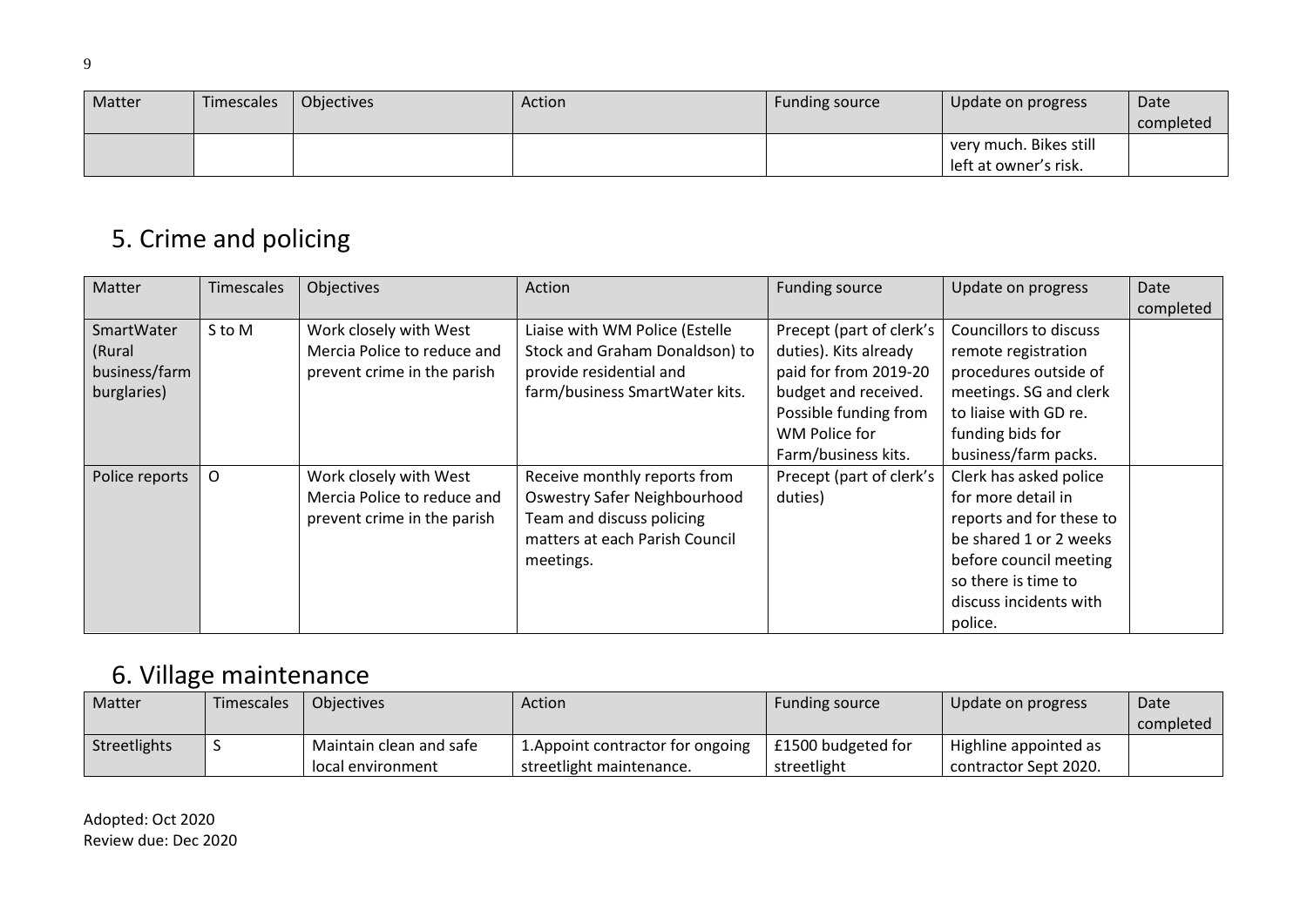| Matter          | Timescales   | Objectives                 | Action                             | <b>Funding source</b>   | Update on progress      | Date      |
|-----------------|--------------|----------------------------|------------------------------------|-------------------------|-------------------------|-----------|
|                 |              |                            |                                    |                         |                         | completed |
|                 |              |                            | 2. Report streetlight issues as    | maintenance and         |                         |           |
|                 |              |                            | needed.                            | energy in 2020-21.      |                         |           |
|                 |              |                            | 3. Arrange electrical testing.     |                         |                         |           |
| Council-        | $\mathsf{O}$ | Maintain clean, safe, and  | 1. Conduct annual safety           | £3000 budgeted in       | Last asset checks       |           |
| owned assets    |              | attractive local           | inspections of street furniture    | 2020-21 for             | undertaken in Feb 2020  |           |
| (street         |              | environment                | and undertake maintenance as       | contingencies           | prior to year-end. VAS  |           |
| furniture etc.) |              |                            | required.                          | (includes repairs and   | signs checked regularly |           |
|                 |              |                            | 2. Arrange for cleaning of village | renewals).              | by SRG volunteers.      |           |
|                 |              |                            | welcome gates.                     |                         |                         |           |
| Environmental   | $\mathsf{O}$ | Maintain clean, safe,      | 1. Continue to arrange regular     | £1750 budgeted for      | Maintenance work        |           |
| maintenance     |              | accessible, and attractive | environmental maintenance, e.g.    | village maintenance in  | undertaken regularly by |           |
|                 |              | local environment          | grass strimming around paths,      | 2020-21.                | local contractor.       |           |
|                 |              |                            | trimming back foliage around       |                         | Litter picking kits     |           |
|                 |              |                            | road signs, litter picking, etc.   |                         | purchased and held at   |           |
|                 |              |                            | 2. Promote use of litter picking   |                         | Café XI.                |           |
|                 |              |                            | kits.                              |                         |                         |           |
| The Cliffe      | M and O      | Maintain clean, safe,      | 1. Continue to work with Cliffe    | £3000 budgeted in       | 1.PC agreed to continue |           |
|                 |              | accessible, and attractive | Crew volunteers and SC Outdoor     | 2020-21 for Cliffe      | Cliffe maintenance      |           |
|                 |              | local environment          | Partnership team to maintain       | maintenance (3-yr       | contract with SC until  |           |
|                 |              |                            | site, report and address H&S and   | contract with SC until  | March 2022.             |           |
|                 |              |                            | accessibility concerns, as well as | March 2022).            | 2. New risk assessment  |           |
|                 |              |                            | work to protect ecology of the     |                         | for covid-19 measures   |           |
|                 |              |                            | site.                              |                         | drafted.                |           |
| Rights of Way   | $\mathsf{O}$ | Maintain clean, safe,      | 1. Discuss with landowners the     | £544 set aside in       |                         |           |
|                 |              | accessible, and attractive | possibility of a) replacing stiles | Earmarked reserves      |                         |           |
|                 |              | local environment.         | with pedestrian gates and b)       | for P3. For official P3 |                         |           |
|                 |              | Provide safe, healthy, and | restoration of surface of cross-   | groups SC provides      |                         |           |
|                 |              | timely opportunities for   | field footpaths                    | equipment, training,    |                         |           |
|                 |              | leisure and recreation     | 2. Encourage regular local walkers | and insurance.          |                         |           |
|                 |              |                            | to do minor maintenance work as    | Possible landowner      |                         |           |
|                 |              |                            | they walk.                         | spend. May not need     |                         |           |
|                 |              |                            |                                    | PC expenditure.         |                         |           |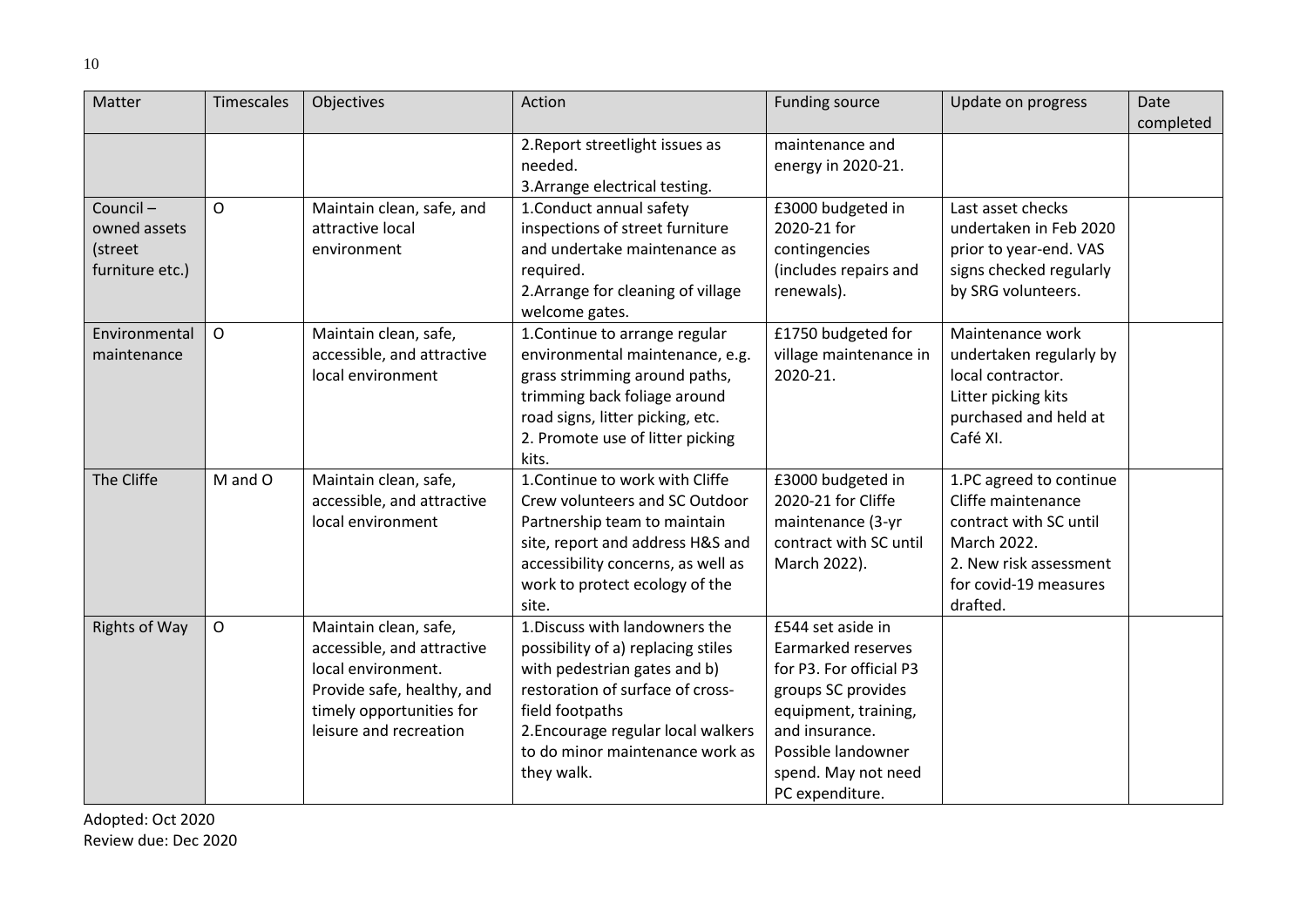| Matter          | Timescales | Objectives                                                   | Action                                                                                                                     | Funding source                                                  | Update on progress                                                                                            | Date      |
|-----------------|------------|--------------------------------------------------------------|----------------------------------------------------------------------------------------------------------------------------|-----------------------------------------------------------------|---------------------------------------------------------------------------------------------------------------|-----------|
|                 |            |                                                              |                                                                                                                            |                                                                 |                                                                                                               | completed |
| Dog fouling     | U          | Maintain clean, safe, and<br>attractive local<br>environment | Monitor reports of dog fouling in<br>parish and liaise with SC about<br>actions if relates to Cliffe and/or<br>play areas. | Shropshire Council. No<br>budgetary implications<br>at present. | SC have renewed dog<br>fouling signage in<br>Doctor's Meadow play<br>area. No incidents<br>reported recently. | Ongoing   |
|                 |            |                                                              |                                                                                                                            |                                                                 | Council to monitor.                                                                                           |           |
| Floral displays |            | Maintain clean, safe, and<br>attractive local<br>environment | Provision of floral displays over<br>spring and summer months.                                                             | £1250 budgeted for<br>floral displays in 2020-<br>21            | Hanging baskets<br>supplied by local florist<br>in Spring 2020.                                               | Ongoing.  |

#### 7. Council governance

<span id="page-10-0"></span>

| Matter      | Timescales | Objectives                     | Action                               | Funding source      | Update on progress             | Date      |
|-------------|------------|--------------------------------|--------------------------------------|---------------------|--------------------------------|-----------|
|             |            |                                |                                      |                     |                                | completed |
| Training of | O          | <b>Ensure Council complies</b> | 1. Provide training opportunities    | £300 budgeted for   | 1.Clerk is CiLCA               | Ongoing   |
| staff and   |            | with legislation and best      | in line with Training Policy and     | staff and member    | qualified and staff            |           |
| members     |            | practice to deliver best       | support staff and member             | training in 2020-21 | training is split with         |           |
|             |            | service to community           | development needs.                   |                     | Clive Parish Council. Cllr     |           |
|             |            |                                | 2. Keep training record and          |                     | Lister signed up for           |           |
|             |            |                                | publish on PC website.               |                     | Councillor training in         |           |
|             |            |                                | 3. Subscribe to Shropshire           |                     | Sept and Oct (2-part           |           |
|             |            |                                | <b>Association of Local Councils</b> |                     | course).                       |           |
|             |            |                                | (SALC) and Society of Local          |                     | 2. Clerk to set up             |           |
|             |            |                                | Council Clerks (SLCC) to ensure      |                     | training record for last       |           |
|             |            |                                | Council receives most up to date     |                     | 12 months.                     |           |
|             |            |                                | information affecting the sector     |                     | 3. Annual membership           |           |
|             |            |                                | and support.                         |                     | to SALC paid for 2020-         |           |
|             |            |                                |                                      |                     | 21. Clerk to arrange for       |           |
|             |            |                                |                                      |                     | RPC to re-join SLCC in         |           |
|             |            |                                |                                      |                     | Nov.                           |           |
| Finances    | O          | Ensure compliance with         | Follow proper practices, monitor     | Precept (part of    | <b>Clerk follows Financial</b> | Ongoing   |
|             |            | legislation and proper         | budgets quarterly to ensure          | clerk's duties)     | Regulations and                |           |